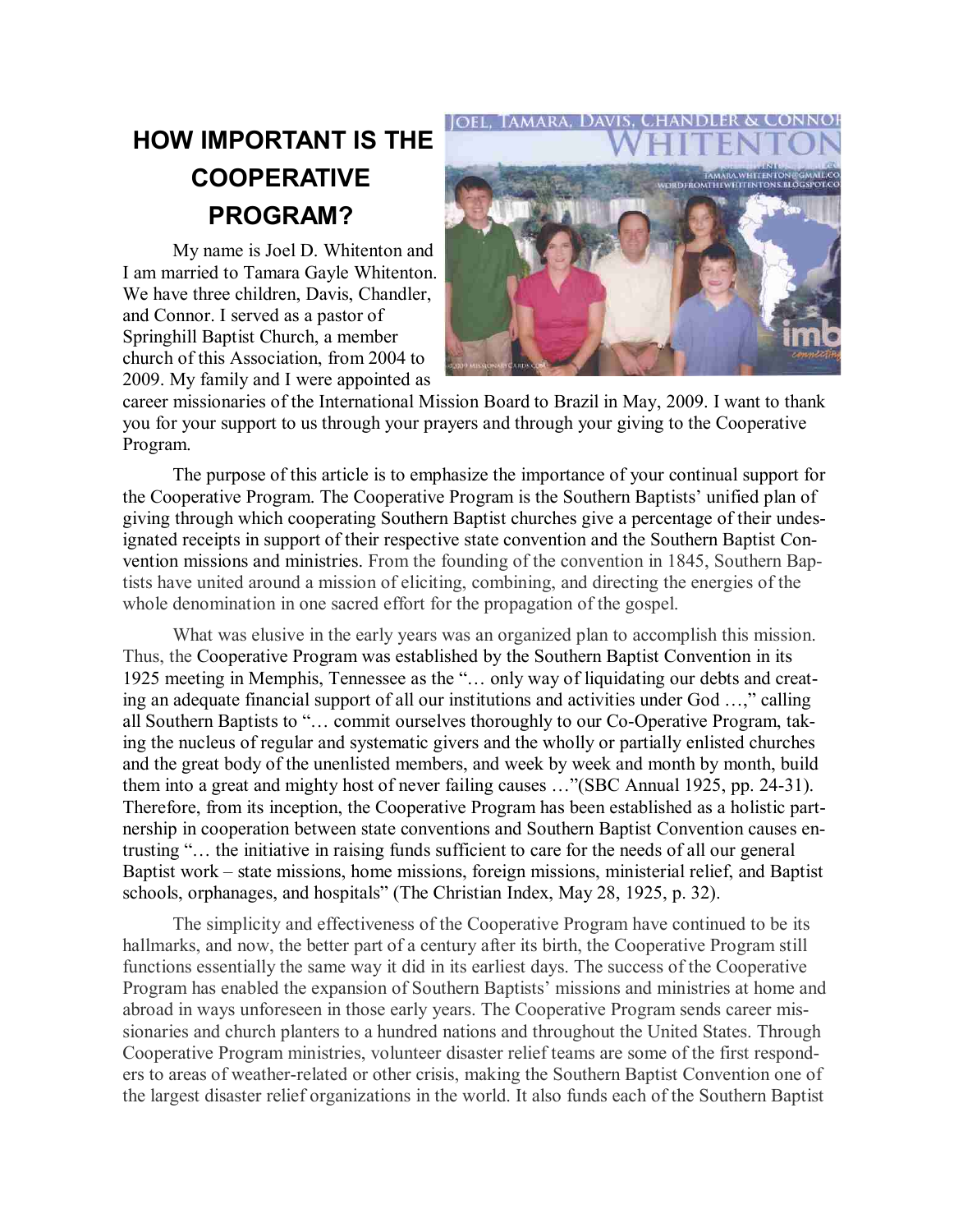Seminaries who are equipping our future pastors, missionaries and other church leaders with the essentials of our faith.

I also want to add how the Cooperative Program helps us as missionaries. Along with the Lottie Moon Christmas Offering, our ministry is supported through the Cooperative program. It is how our housing, transportation and ministry costs are paid. Currently, we have a house and a car awaiting our arrival in Brazil that was made possible through Cooperative program giving. Our medical and dental expenses as well as our children's educational costs also come through Cooperative Program giving. Missionaries of other mission organizations have to spend a good deal of their time raising funds back home in order to stay on the mission field. Southern Baptist missionaries do not have to do that. Since their funds are already provided through the Cooperative program, Southern Baptist missionaries can spend all of their precious time focusing on the Great Commission.

I do not believe that God ever intended for local churches to accomplish the task of the Great Commission on their own since the task is simply too large. Instead, churches must cooperate together in order to accomplish the task. To that end, the Cooperative program remains the simplest and most effective way for churches to do that. Such cooperation is definitely biblically based. Such biblical cooperation between churches is shown in biblical passages such as Acts 2:40-47 and Acts 4:30-37. Such cooperation in the early church characterized their joint missions (Acts 8: 4-8, 14-17), ministries (1 Corinthians 16:2; Romans 15:24- 29) and doctrinal education (Colossians 4:16-17).

Today the Cooperative Program stands at a crossroads that it has faced before. In 1924, M.E. Dodd spoke almost prophetically to the issues faced today: "At this point our Unified Program will either break or be saved. If it should break at this point, by an under-emphasis upon the whole program and an over-emphasis upon the individual object, then we will find ourselves back where we were five years ago, with every object contending for all it can obtain, to the exclusion of other equally worthy commitments." In unity, Southern Baptists came together in those early years to forge the Cooperative Program. Southern Baptists have the opportunity today to preserve and even elevate the Cooperative Program as that primary means of support and the key unifying method for showing love in action in seeking to fulfill God's Great Commission at home and abroad.

It is my plea that each of you reading this will urge the members of your churches to commit their unreserved support for the Cooperative Program as the most effective and Biblical means for advancing worldwide mission and ministry causes according to the command of Christ through the Great Commission. I also challenge my fellow churches to commit to a bolder level of mission support through the Cooperative Program than ever before, understanding the command of Jesus Christ that we take the Gospel to the nations beginning at Jerusalem (Luke 24:47), and that each church increase its support of the Cooperative Program on an annual basis until it is satisfied that it has reached a level of giving commensurate with the command of Christ to extend the Kingdom of God throughout the entire world. Such Cooperation should also include support of the local Associations such as the Robertson County Baptist Association. Even the Great Commission task of reaching the people of the Robertson County area is too big for any one church. For this reason, I urge your continual support to the Robertson County Baptist Association as well.